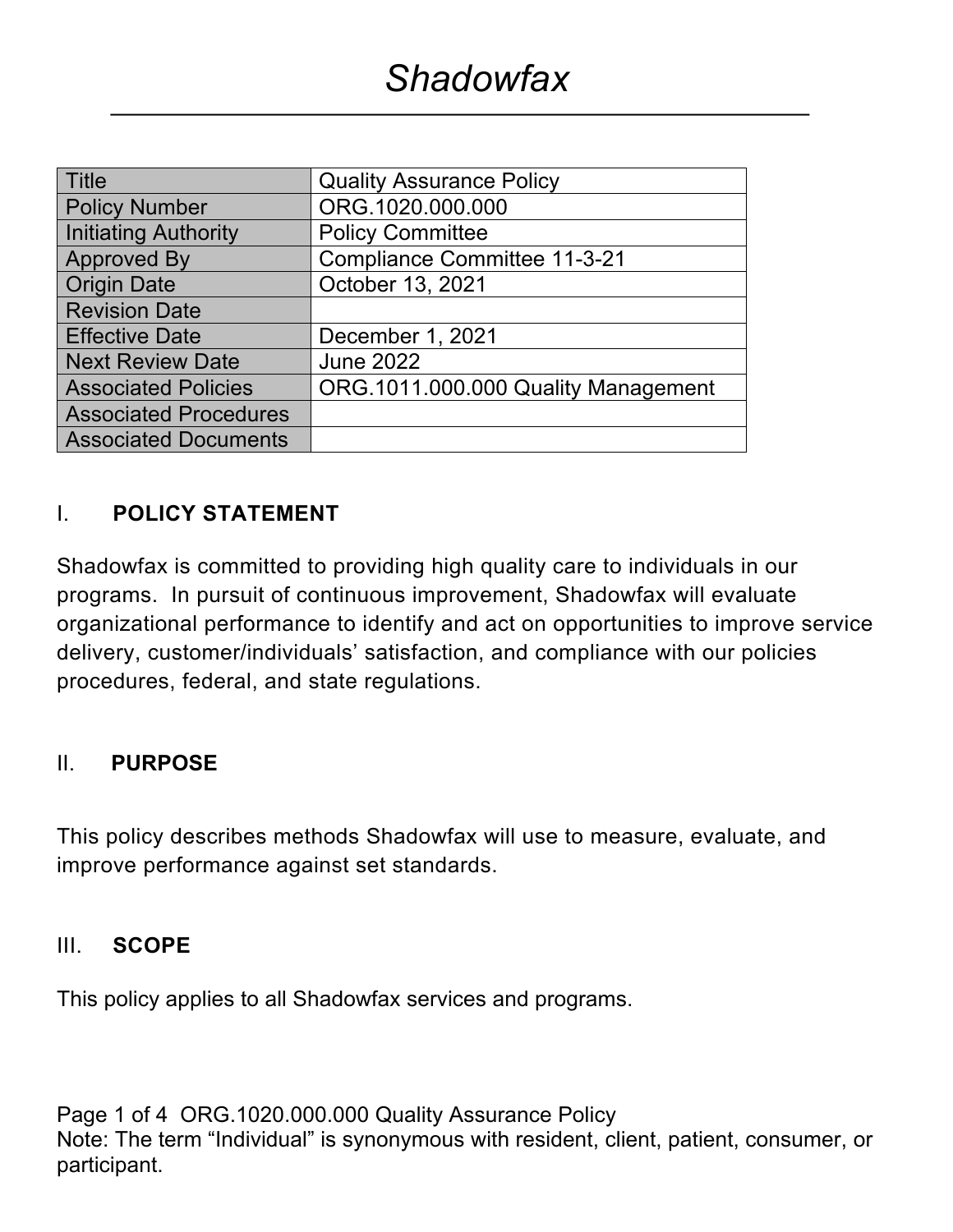# IV. **GENERAL**

This policy is based on the standards set by PA Code Title 55 Chapter 6100, 6400, 2380 and 52, statues and regulations, 2390, PA code 6, Chapter 11 and Older Adult Daily Living Center.

Shadowfax believes in using the Plan-Do-Check-Act (PDCA) model for continuous improvement. The PDCA model is a repetitive, disciplined approach that plans for process change, evaluates it, and then uses the results to implement and/or improve the changed processes.

The "Plan" component is the organization's Quality Management Plan, see policy ORG.1011.000.000 Quality Management, which includes data-driven performance measures, improvement targets and strategies.

The "Do" component is the implementation, including education, of the Quality Management Plan. – Implementing the QM Plan

The "Check" component includes measurement and analysis, including the Quality Assurance checks outlined in this policy.

The "Act" component includes taking the results of Quality Assurance and other analysis to confirm practices that are working, inform and educate all involved, and identify opportunities to improve that are included in the next Quality Management plan iteration.

# V. **POLICY**

Shadowfax will use several methods to measure and analyze the organization's performance.

# Quality Assessment and Improvement (QA & I) Process

The PA Office of Developmental Programs (ODP) manages a quality assessment and inspection process to help entities ensure they are complying with 55 Pa. Code Chapter 51 or Chapter 6100 regulations, federal and state requirements, and provider

Page 2 of 4 ORG.1020.000.000 Quality Assurance Policy Note: The term "Individual" is synonymous with resident, client, patient, consumer, or participant.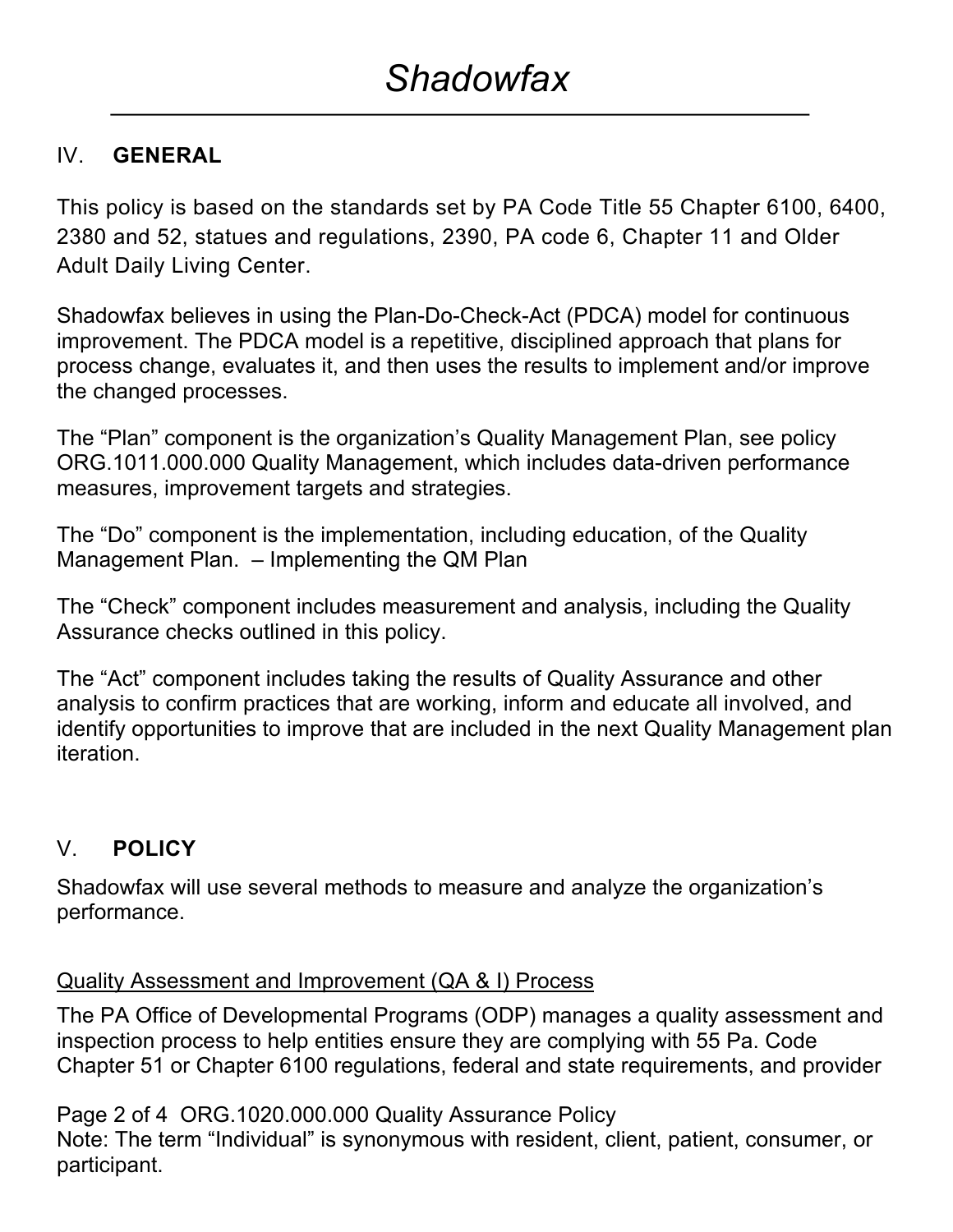# *Shadowfax*

agreements. Shadowfax's Quality Management department has responsibility to conduct Shadowfax's QA & I process according to the timelines set out by the ODP. Shadowfax must maintain a QA & I contact with the ODP. The Quality Management department lead, the Quality Assurance Specialist, is the QA & I contact for Shadowfax.

The QA & I process runs on a three-year cycle, with an on-site review in the first year and then two years of self-assessments. As part of this process, Shadowfax will conduct an annual self-assessment of its performance using the ODP QA & I tool. The results of the self-assessment will be shared with the Compliance Committee and used by the Quality Management Team as input to build quality improvement plans for Shadowfax. Any areas identified during the self-assessment will be remediated within 30 days.

#### Home Visits

Shadowfax will create and maintain procedures for unannounced visits to homes in the Residential (RES) program as follows:

- Visits must be made on a monthly basis, at a minimum
- Visits must be made by the CEO, Quality Coordinator, and other senior staff
- Visits must be made at different times of the day and night, and different days of the week.
- Visits include observation of operations and delivery of care in the homes
- Visits include interacting with individuals supported in the home to ensure the individuals are properly supported and are satisfied with the support and care they are receiving.
- Results of visits will be forwarded to the Quality Department for analysis and resulting action plans. The Quality Department prepares reports on the home visit results and shares them with the Compliance Committee on a monthly basis.

In addition, members of the Quality Department will do quarterly visits of the RES homes and combine those results with the senior staff results into specific action plans for improvement.

Page 3 of 4 ORG.1020.000.000 Quality Assurance Policy Note: The term "Individual" is synonymous with resident, client, patient, consumer, or participant.